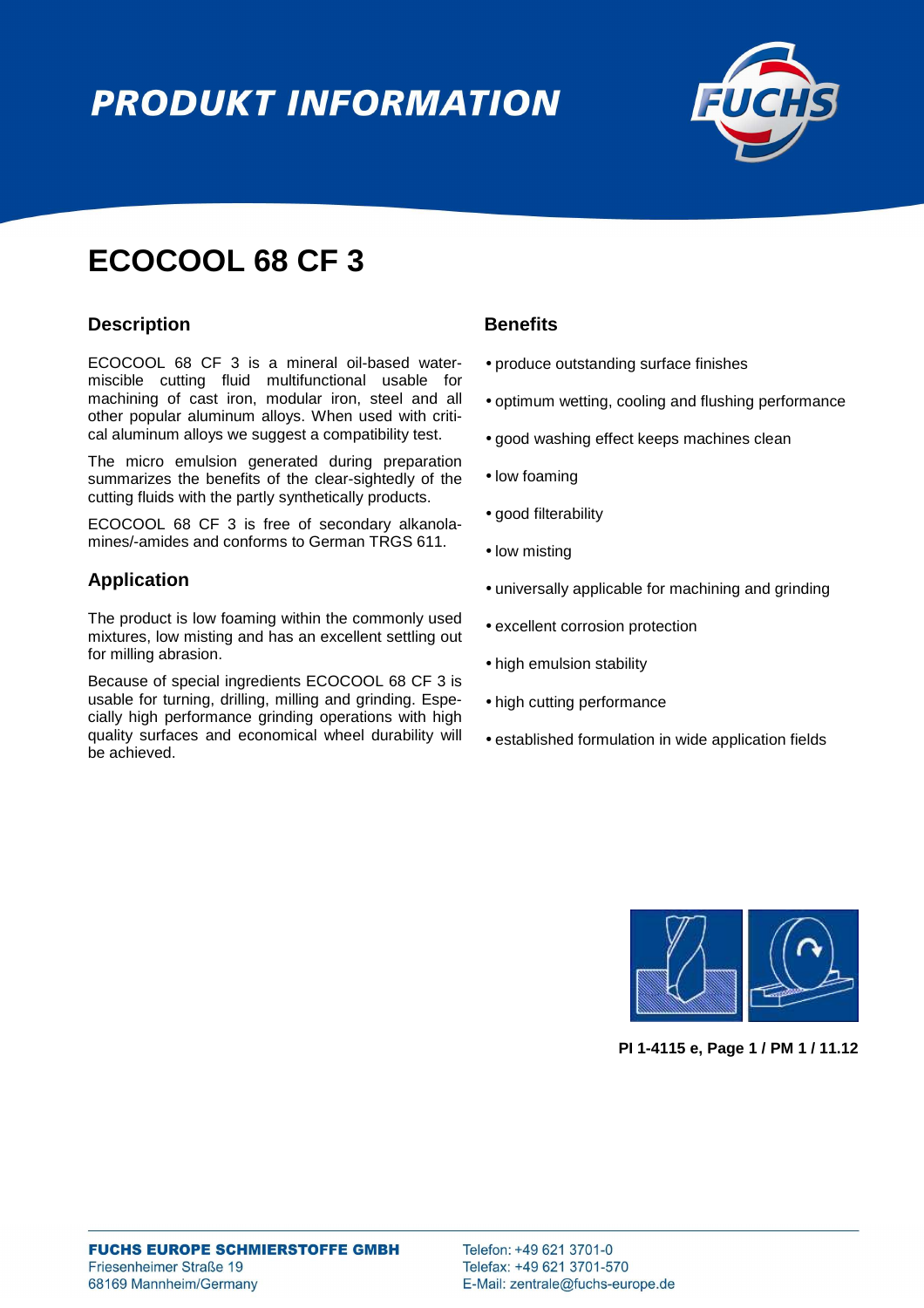# **PRODUKT INFORMATION**



# **ECOCOOL 68 CF 3**

## **Typical chemical and physical properties**

| <b>Property</b>                          | Unit               | Data      | Test method       |
|------------------------------------------|--------------------|-----------|-------------------|
|                                          |                    |           |                   |
| Density at 15 $\mathbb C$                | g/ml               | 1.00      | <b>DIN 51 757</b> |
| Kinematic viscosity at 40 $\mathfrak{C}$ | mm <sup>2</sup> /s | Approx 90 | DIN 51 562-1      |
| Corrosion test emulsion $>$ 3.0 %        | Korr.-grad         | $0 - 0$   | DIN 51 360-2      |
| pH-value 5 % emulsion                    |                    | 9.5       | DIN 51 369        |
| Handheld refractometer factor (Testroe)  |                    | 1.5       | $FLV-T 5*$        |
|                                          |                    |           |                   |

\*) FLV = Test procedure of FUCHS EUROPE SCHMIERSTOFFE GMBH

#### **Application concentration:**

To ensure the optimum corrosion protection, we recommend a concentration of at least > 4.5 %.

However, the ultimate concentration must also be compatible with the materials involved.

#### **Mixing temperatures:**

The optimum mixing temperature for water and concentrate is 15–20 °C

Our application engineers will be pleased to advice you regarding specific applications.

Changes in the colour of the water-miscible cutting fluid concentrate have no detrimental effect on the quality or the performance of the product.

Product specific antifoaming agent conglomerates can be formed with long storage time. With very low water hardness we recommend the addition of ANTIFOAM 46 W to the emulsion.

As regards application, please observe current German VDI-Guidelines 3035, 3397 Sections 1–3 for perfect results.

**Storage conditions:** Protect from frost!

**PI 1-4115 e, Page 2 / PM 1 / 12.11**